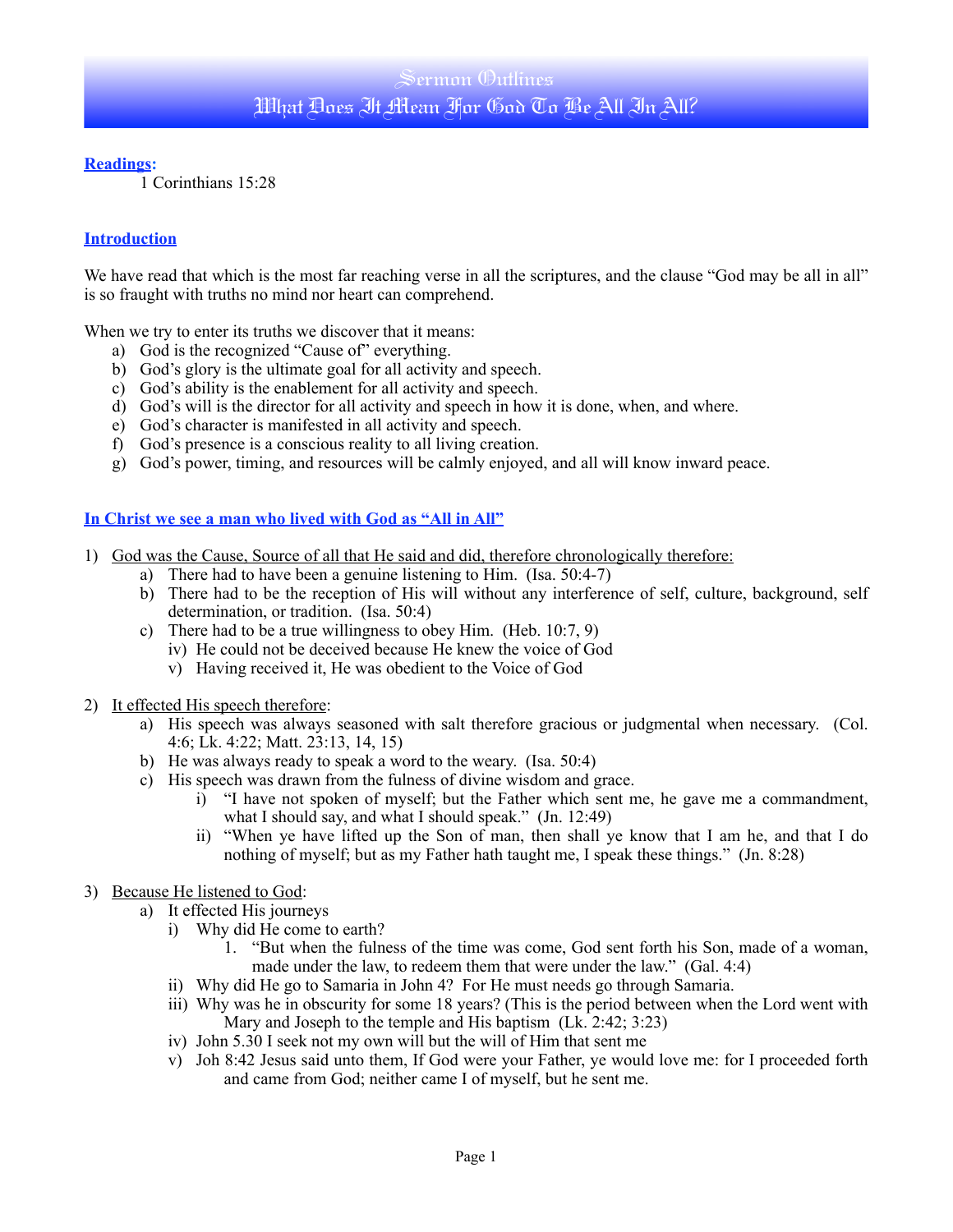# Sermon Outlines What Ares It Mean For God To Be All In All?

- 4) Living in such fellowship with God He saw what God was doing
	- a) "He made known his ways unto Moses." (Psa. 103:7)
	- b) "The son can do nothing of Himself, but what he seeth the Father do: for what things soever He doeth, these also doeth the Son likewise." (Jn. 5:19)
	- c) He saw what God was doing in the bigger picture.
		- i) Illustration: Watch me changing a wheel on the car, taking out the spare, the jack etc; see the little activities. But why, what is the big picture? Why I am changing the wheel? Because I have a flat tire, but why change it? The big purpose is so that I can go on with my journey.
		- ii) Christ saw what God was doing and therefore, He healed on the Sabbath showing man God's view as to the truth of the Sabbath. He healed the man at the pool on the Sabbath. What was God doing? He was seeking to bring man into freedom in its fulness and what the true Sabbath will be like.
- 5) God's glory was the ultimate goal for all attitude, activity, and speech
	- a) "Father, glorify thy name." (Jn. 12:28)
		- i) Background: The Greeks come to see Him
		- ii) A corn of wheat falls into the ground (Jn. 12:24)
		- iii) Calvary ahead: "Now is my soul troubled; and what shall I say? Father, save me from this hour . . . Father, glorify thy name." (Jn. 12:27-28)
	- b) "These words spake Jesus, and lifted up his eyes to heaven, and said, Father, the hour is come; glorify thy Son, that thy Son also may glorify thee." (Jn. 17:1)
		- i) Background: "The prince of this world cometh, and hath nothing in me." (Jn. 14:30)
		- i) Example may know that I love the Father . . . Arise, let us go hence." (Jn. 14:31)
		- iii) "I have overcome the world." (Jn. 16:33)
		- iv) Calvary hours away. (The context shows this, for this was the evening when He would go to Gethsemane, to the Judgments, and in the morning to Calvary)
	- c) "I have glorified thee on the earth: I have finished the work which thou gavest me to do"  $(In 17:4)$ 
		- i) Background: The work of declaring the name of God.
		- ii) The work of presenting the evidence that he was the Messiah.
		- iii) The difficulty of the task when the world was against him, yet He glorified God on the earth.
	- d) "I was not rebellious." (Isa. 50:5)
		- i) Background: His glory in creation
		- ii) The glorious creator becomes the amazing yielded servant.
		- iii) Why did He do it, For the glory of God (Isa. 50:10). He that "hath no light, let Him trust in the name of the Lord."
		- iv) God's will was the directive for all His activity and speech, and how, when, and where all is done.
		- v) "I can of mine own self do nothing" (Jn. 5:30). Not that He does not take any initiative, but will never act independently.
- 6) God's ability is the enablement for all His activity and speech
	- a) "How God anointed Jesus of Nazareth with the Holy Ghost and with power: who went about doing good, and healing all that were oppressed of the devil; for God was with him." (Acts 10:38)
	- b) "Whom I uphold." (Isa. 42:1)
	- c) He who upheld everything by the word of His power (Heb. 1:2) is upheld in his servant pathway.
	- d) He who created the heavens is upheld by God in His servant pathway. (Isa. 42:5)
	- e) He lived that which Paul wrote: "I can do all things through Christ which strengtheneth me". (Phil. 4:13)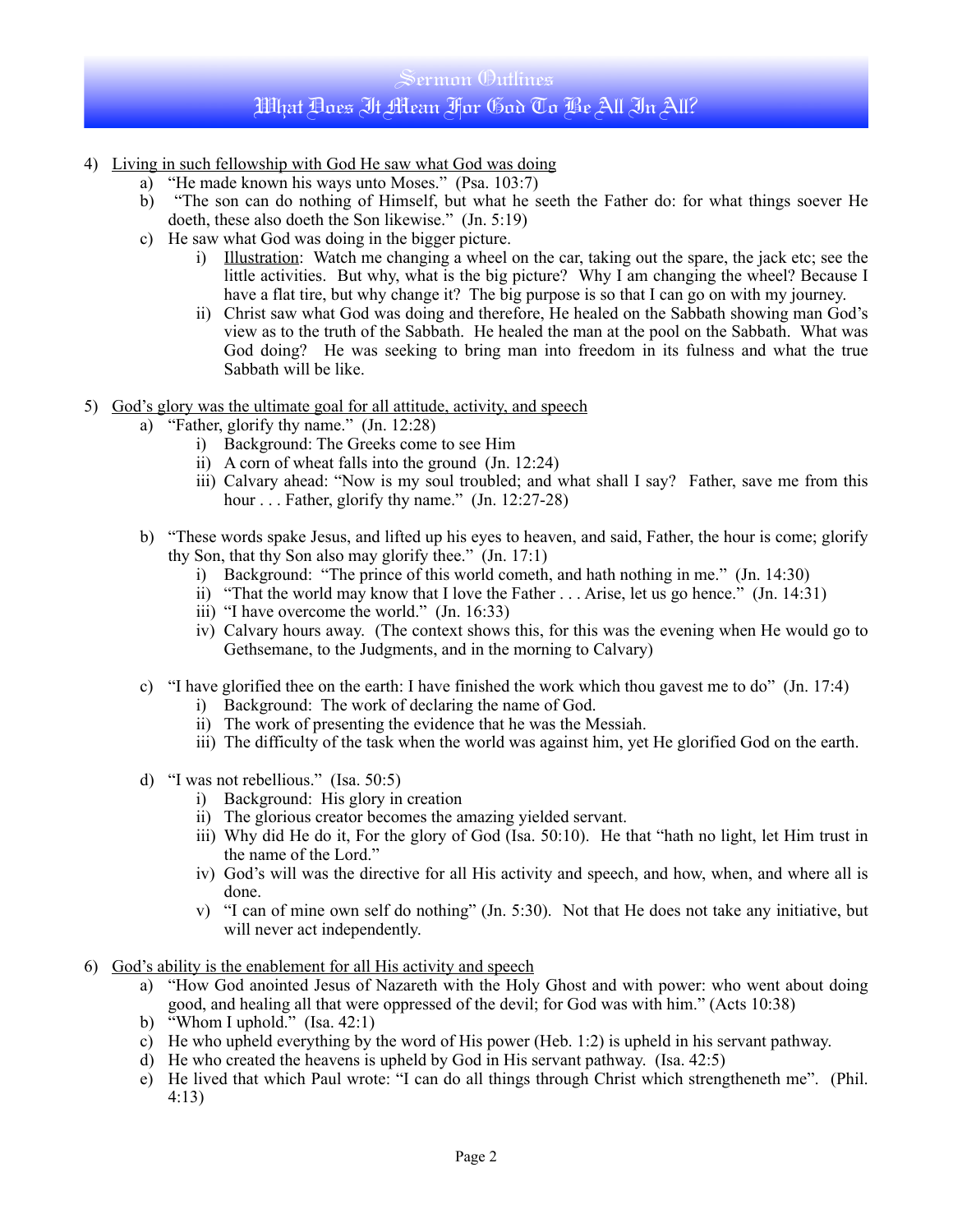# Sermon Outlines What Ares It Mean For God To Be All In All?

- 7) God's character was manifested in all activity and speech
	- a) He came and showed forth God (Jn. 1:14)
	- b) Those who saw Him saw the Father (Jn. 14:9)
	- c) Because of all these perfections, God's full satisfaction is realized and He was able to rest. (One illustration of this was when the Holy Spirit, who not only "descending and lighting upon Him" (Matt. 3:16), but also "abode upon  $\text{Him}^{\mathcal{P}}$  (Jn. 1:32).

### **The Beauty of The Life of The Lord when God is "All in All"**

In considering these perfections, we see as with every aspect of our Lord, the theme is so lofty and the ground so sacred that one is conscious of personal inability to commit to paper the poverty of ones meditations. When considering the beauties and perfections of the Lord it must be observed that there is a distinction between beauty and perfection. It is an impossibility for a thing to be truly beautiful if it is not perfect, but it is possible for a thing to be perfect and not beautiful. Against the background of man's depravity and distortion, the Lord stands as a beaming light of beauty and perfection, the only human who is both beautiful and perfect in the evaluation of God the righteous Judge. For something to be beautiful and perfect to any individual, two qualifications are needed:

- a) A judicial ability to evaluate without bias.
- b) To be an expert on the subject.

When the subject is the beauties of the Lord, then only God has the judicial ability to perfectly evaluate and only He has the expertise on what is beautiful. Understanding that beauty to God is perfect conformity to Himself, then since God is:

- a) Righteous, only a person who is perfectly and perpetually righteous can be beautiful to Him.
- b) Light, only a person who is perfectly and perpetually light can be beautiful to Him.
- c) Love, only a person who is perfectly and perpetually love can be beautiful to Him.

Christ lived with God as all in all, thus, His beautiful life was one of:

- a) Constant fullness of fellowship with God, therefore, God was able to say: "This is my beloved Son, in whom I am well pleased" (Matt. 3:17)
- b) Constant walking together with God, for the ancient prophet asked: "Can two walk together, except they be agreed" (Amos 3:3); and Christ who came to do the will of God (Heb. 10:9) and finished it (Jn. 17:4), was never out of fellowship with God the Father.
- c) Unwavering faith in God and this was evident by the two facts: God always heard Him (Jn. 11:42; 9:31) and that which is not of faith is sin (Rom. 14:23).
- d) A service of tenderness as when He took the child by the hand (Mk. 5:41), or took the children in His arms (Mk. 10:16).
- e) A service preceded by prayer (Mk 1:35). The only time the expression "rising up a great while" is used.
- f) A service done in humility (Mk. 1:37-38). He is not swayed by popularity and popular thoughts.
- g) A service of love (Mk. 1:41). Jesus was moved with compassion (Mk. 10:21).

#### **Conclusion**

How wonderful it would be if saints, instead of harboring ills done from years ago, criticizing so many others as hypocrites and constantly judging, were to have the beauty of Christ in them. If that happened:

- a) Schisms would disappear
- b) Saints would love not in word but in deed and truth
- c) Worship would be more meaningful and honoring to God and Christ
- d) Sinners would be getting saved.